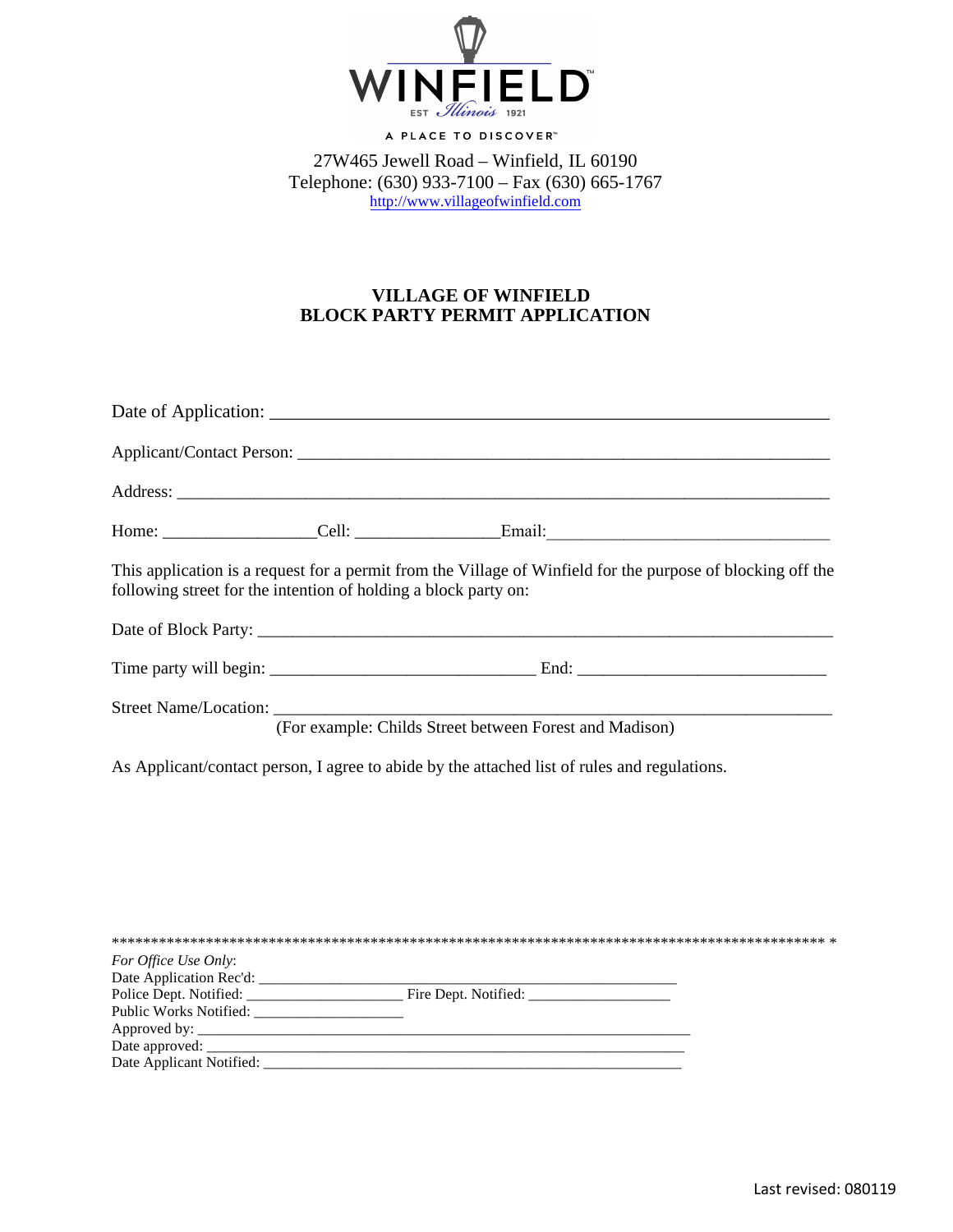## Block Party Rules and Regulations

- Prior to applying for a Block Party Permit, the contact person shall notify, in writing, all residents living on the block of the date and time of the Block Party and obtain signatures and addresses for each resident on the block (form attached).
- Block Party Applications shall be submitted at least 7 business days prior to the requested event.
- Alcoholic beverages are not permitted on public property at any time.
- Food preparation, including cooking/grilling, is not permitted on public property at any time.
- All tables, chairs, activities, etc. are to be kept to one side of the street to allow emergency vehicle access.
- Barricades will be supplied by Public Works Department, dropped off to the contact person one business day prior to the date of the party. It is the contact person's responsibility to remove the barricades at dusk. Barricades will be picked up on the next business day following the party. Contact person will be responsible for any damage or loss of barricades.
- Bonfires and/or campfires would require a separate permit to be requested from the Village of Winfield 7 days prior to the event.
- Block party permit is valid only for the date and time requested on this application.
- Block parties are permitted unless the street closing involves a major arterial road.
- Attached us an information letter from the Winfield Fire Protection District regarding their program available for block parties. Please contact them to sign up for this program.

I have read and understand the above rules and regulations and agree to abide by them.

 $Signed:$ 

Date:  $\Box$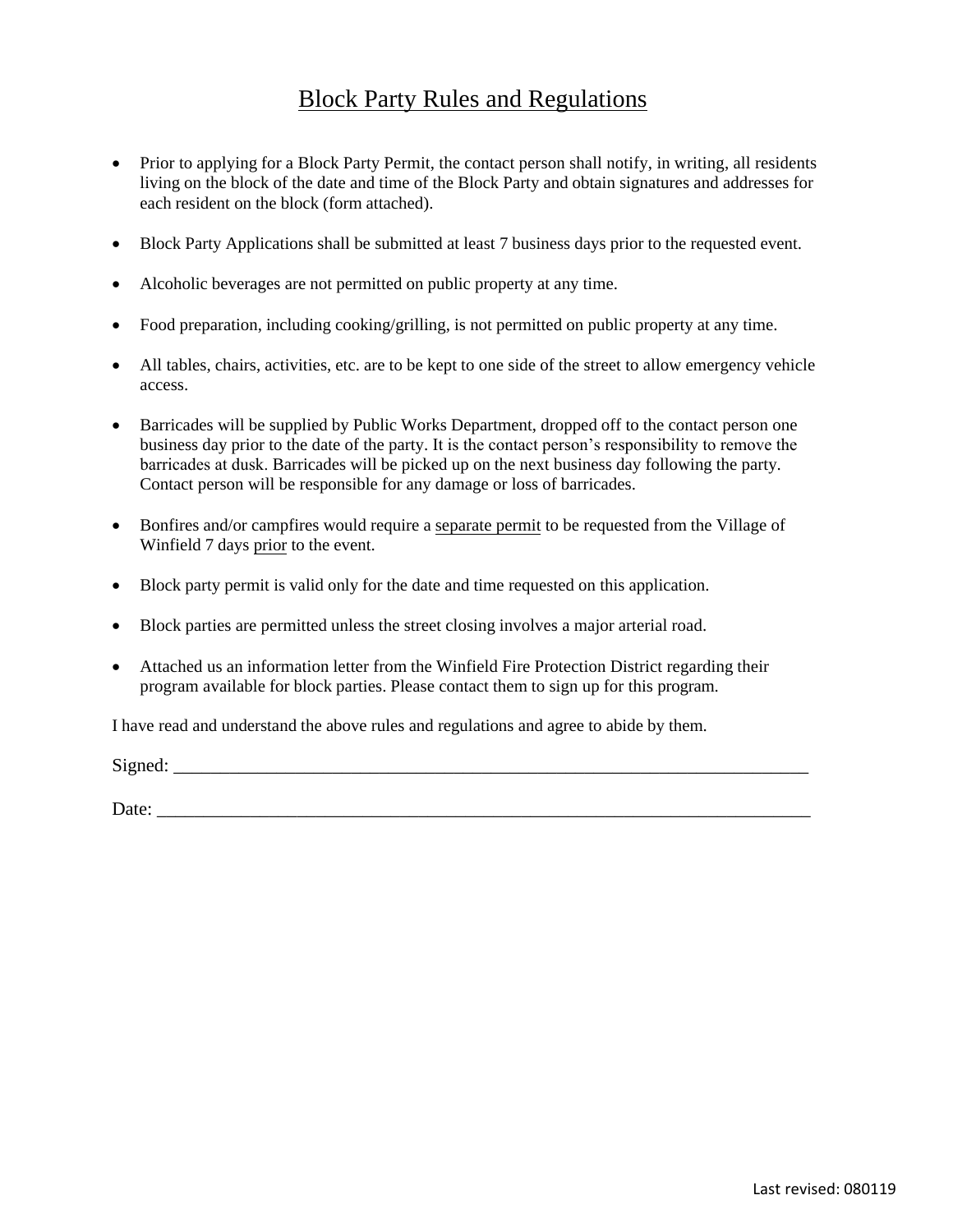## **Residents – Signatures and Addresses**

One (1) Signature per residence is required

Residents who will be on vacation the day of the block party should indicate this next to their address. Any vacant residences should be indicated and listed below.

| Signature | Please Print Address Legibly |
|-----------|------------------------------|
|           |                              |
|           |                              |
|           |                              |
|           |                              |
|           |                              |
|           |                              |
|           |                              |
|           |                              |
|           |                              |
|           |                              |
|           |                              |
|           |                              |
|           |                              |
|           |                              |
|           |                              |
|           |                              |